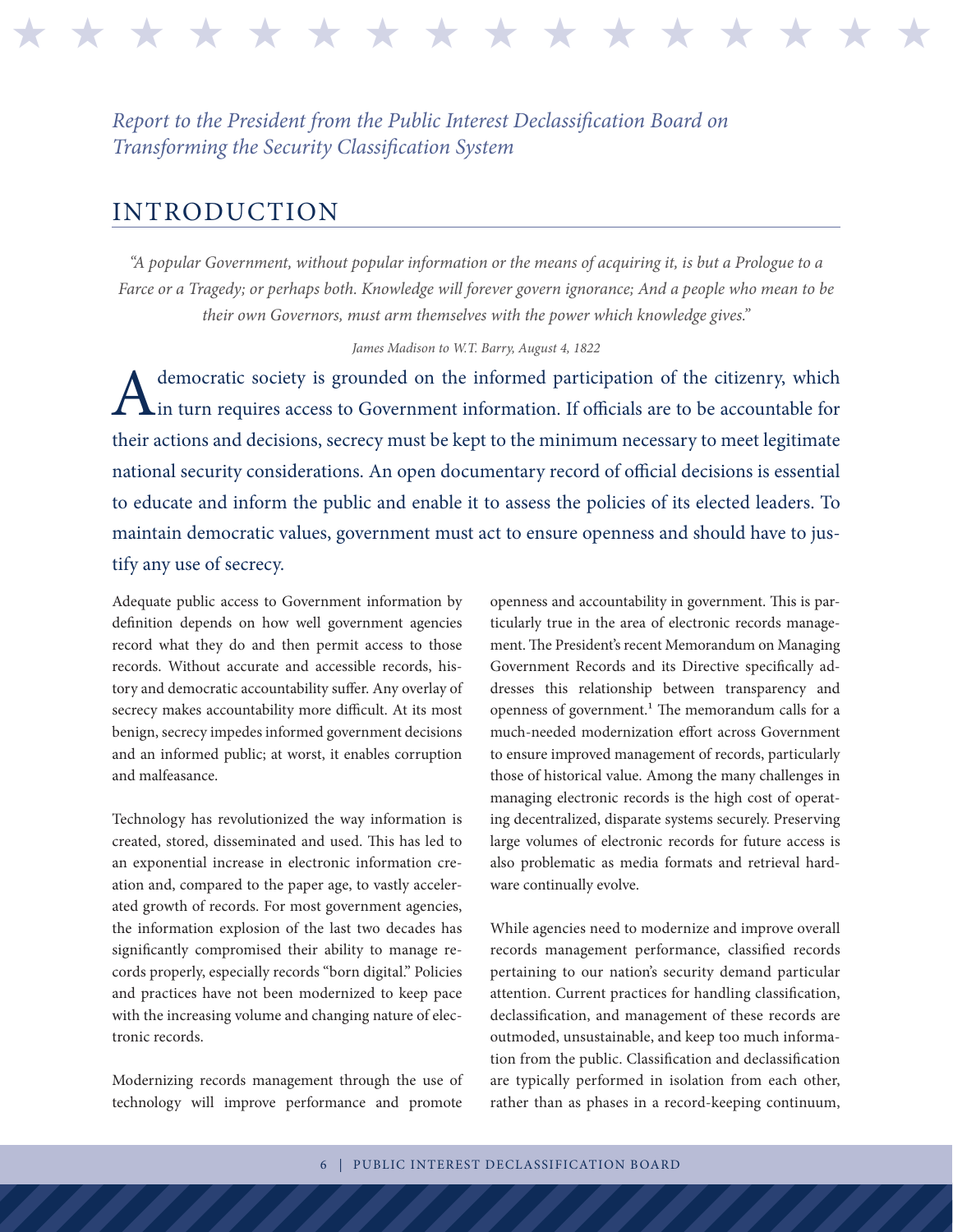terity, Ab d establish that Constitution All legislative Power herrin granted shall be visted in n. 2. The Hayse of Aspassentatives shall be to Pateshall have

and reflect an imbalance between the value of safeguarding national security information and the value of public release.

\* \* \* \* \* \* \* \* \* \* \* \* \* \* \* \* \*

The Board previously issued a report to the White House in 2008 detailing a series of recommendations to improve the performance of the declassification system.



The report, *Improving Declassification*, led to significant changes in declassification policy.2 Many of the Board's recommendations were included as new policy in Executive Order 13526, including the recommendation for establishing a National Declassification Center to organize and consolidate declassification efforts across Government.3 In his Implementing Memorandum on Executive Order 13526, "Classified National Security Information," the President tasked the Public Interest Declassification Board "to design a more fundamental transformation of the security classification system," to help it function effectively and efficiently in the information age.<sup>4</sup>

In response to the President's tasking, the Board researched and studied the security classification system to understand how classified records of every level of sensitivity are managed and how different users influence classification and declassification decisions at the front-end and the back-end of the system. The Board met extensively with stakeholders inside and outside of government to understand the challenges the system presents to all users and to solicit suggestions and ideas for its transformation. The Board engaged senior leaders at agencies, as well as their subject matter experts, classifiers and declassifiers in their discussions. They assembled representatives from civil society and open government groups, as well as historians, researchers and information and archives professionals in academia and Government. They also consulted with leading technologists and security experts in the private sector.